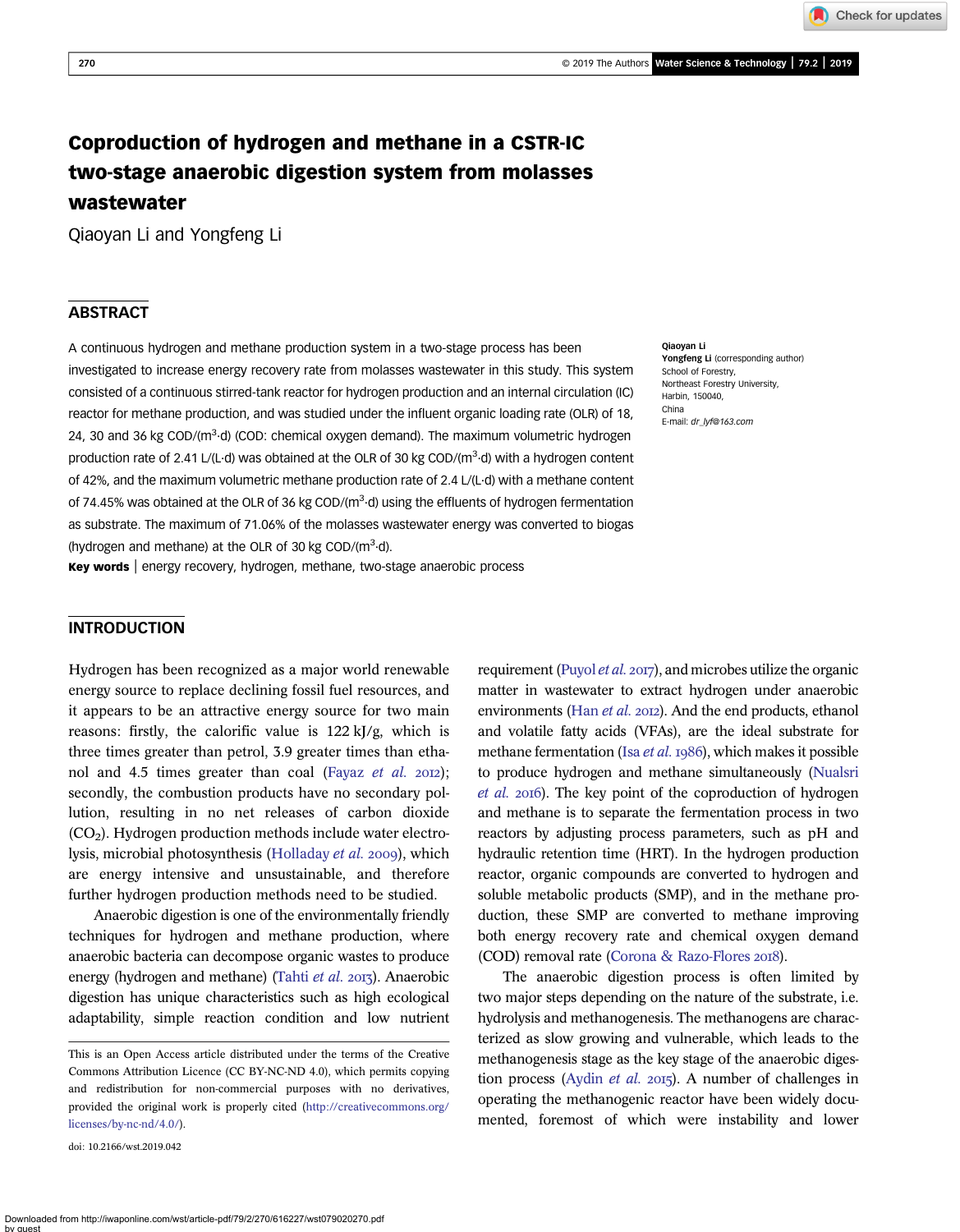methane yields. Accordingly, a number of experiments have studied the methanogenic reactor to enhance stability and methane yields ([Khemkhao](#page-6-0) [et al.](#page-7-0) 2016; Sen et al. 2016). Several studies have associated this poor performance to the difficulty of maintaining a sufficiently high concentration of methanogenic Archaea in the reactor due to their slow growth rate on the one hand and wash-out on the other hand [\(Schmidt](#page-7-0) et al. 2014; [Khemkhao](#page-6-0) et al. 2016). Therefore, different reactors have been used as the hydrogen production reactor or methane production reactor in a two-stage system, such as two laboratory continuous tank stirred reactors (CSTRs) ([Dareioti &](#page-6-0) [Kornaros](#page-6-0) 2014), a CSTR and a fixed-bed anaerobic filter (AF) [\(Lindner](#page-6-0)  $et$  al. (2016), and two up-flow anaerobic sludge blan-ket reactors (UASBs) [\(Kongjan](#page-6-0) et al.  $20$ II). But few researchers used the internal circulation (IC) reactor in a two-stage anaerobic digestion system. The IC reactor is one of the excellent aeration reactors of the third generation: it was developed by the Paques Company in the 1980s [\(Kassam](#page-6-0) *et al.* 2003) and it integrates two UASBs vertically (Luo *[et al.](#page-6-0)* 2016). Due to the unique structure of the IC system driven by the produced gas, the IC reactor has a unique advantage in treating wastewater and wastes with high organic contents, such as swine waste and wastewater [\(Deng](#page-6-0) *[et al.](#page-7-0)* 2006) and brewery wastewater (Xu *et al.* 2013). However, few studies have employed IC in a two-stage anaerobic digestion process.

Various raw materials generated from the wastewater of different industries can be used as the main substrates for hydrogen production. Molasses wastewater, a high strength waste, is a liquid by-product generated in large amounts by food industries. Molasses wastewater is a promising feedstock for hydrogen production because it has a high organic strength and relatively high bioavailability.

In this study, the CSTR-IC two-stage fermentation system was installed to study hydrogen and methane production and the total bioenergy recovery rate under various organic loading rates (OLRs) (18, 24, 30, 36 kg  $\text{COD/(m}^3 \cdot d)$  using molasses wastewater as the substrate.

# MATERIALS AND METHODS

# Continuous two-stage CSTR-IC anaerobic hydrogen–methane fermentation system

A continuous two-stage anaerobic digestion system (Figure 1) consisting of a CSTR for hydrogen production and an IC reactor for methane production was investigated in this study. The CSTR with a working volume of 6.0 L was



Figure 1 | Diagram of CSTR-IC two-stage anaerobic digestion system. 1 - influent water tanks; 2 – constant-flow pump; 3 – continuous tank stirred reactor (CSTR); 4 – magnetic stirrer; 5 – temperature controller; 6 – water-sealed drainage bottle; 7 – wet gas flow meter; 8 – internal circulation (IC) reactor; 9 – effluent water tanks; 10 – thermodetector; A – water pipe; B – Gas $_{\text{Hvdrogen}}$  $pipe; C - Gas_{Methode}$  pipe.

installed with a magnetic stirrer at the top to control the stirring speed at the rate of 50 rpm and a temperature controller inside to control the inner temperature at  $35^{\circ}$ C. The CSTR was started up at the OLR of 18  $\text{kg/(m}^3\text{-d})$  under a continuous mode (HRT of 6 h), and the OLR was increased in accordance with Table 1 until steady state conditions were achieved, which was based on constant products with a variation of less than 10%. Each fixed OLR should last over 10 days under steady state conditions.

The laboratory-scale IC reactor established for methane production had a working volume of 8.5 L, and used the effluent of the CSTR as the only carbon source for

Table 1 | Operational conditions of CSTR-IC for evaluation of increasing OLR

|                                                  | Phase 1  | Phase 2   | Phase 3   | Phase 4   |
|--------------------------------------------------|----------|-----------|-----------|-----------|
| Time (d)                                         | $1 - 23$ | $24 - 46$ | $47 - 70$ | $71 - 95$ |
| OLR (kg $\text{COD}/(\text{m}^3 \cdot \text{d})$ | 18       | 24        | 30        | 36        |
| $COD$ (mg/L)                                     | 4.500    | 6.000     | 7.500     | 9.000     |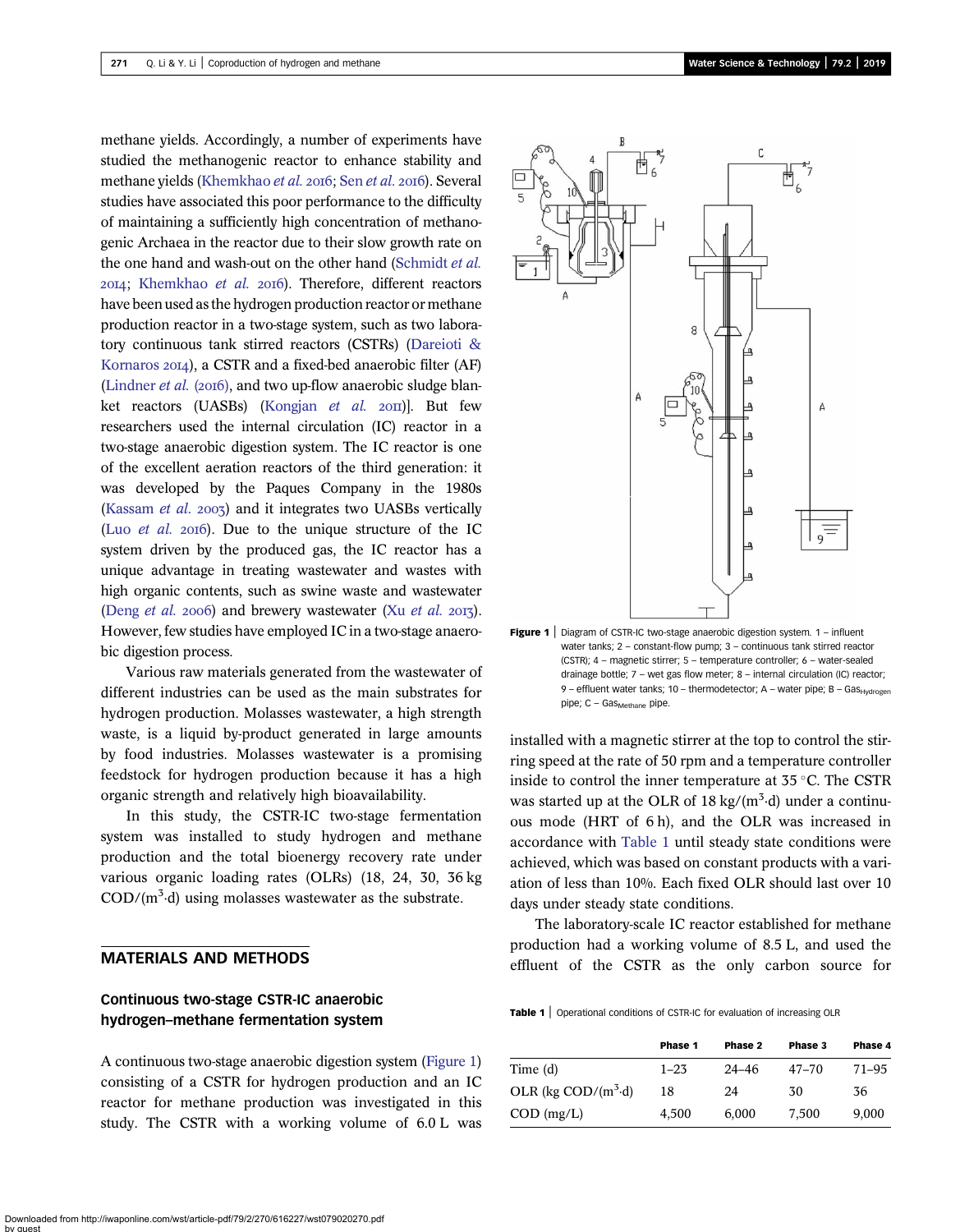methanogen production after adding NaOH (4 M) to maintain the pH at 7. The IC reactor was operated in continuous mode and the HRT was controlled at 12 h and inner temperature was controlled at of  $35^{\circ}$ C. The operating temperature and HRT were selected based on the work of [Buitron & Carvajal \(](#page-6-0)2010).

### Substrate and seed sludge

The molasses wastewater was collected from the local sugar refinery, and the wastewater composition is shown in Table 2. The fermentation substrate was maintained at COD: N:P ratio of 200–800:5:1 by diluting molasses wastewater and adding  $NH<sub>4</sub>Cl$  and  $KH<sub>2</sub>PO<sub>4</sub>$ . The feed also contained NaHCO<sub>3</sub>, MgCl, Na<sub>2</sub>MoO<sub>4</sub>, CaCl<sub>2</sub>, MnCl<sub>2</sub> and FeCl<sub>2</sub>.

The anaerobic seed sludge was collected from the local municipal wastewater treatment plant (Wenchang, Harbin, China). The seed sludge was settled at room temperature and aerated for 10 h with a COD of 3,000 mg/L; then aeration was stopped for 6 h and the supernatant was removed and new molasses water was added before aeration. The seed sludge was aerated for 20 days to inhibit the methane-producing bacteria activity and then was added into the CSTR. During the aerobic cultivation process, the COD:N:P was kept at 100:5:1, while adding  $Fe^{2+}$ ,  $Ga^{2+}$ ,  $Mg^{2+}$  and other trace metals. The sludge had a suspended solids (SS) of 15.73 g/L and volatile suspended solids (VSS) of 9.8 g/L after enrichment for 35 days and was inoculated into the CSTR for hydrogen production. For the IC reactor, in order to guarantee the biological activity of methanogens, the sludge was firstly sieved through a 0.5 mm mesh to eliminate large clusters, and pretreated in a water bath of 80 $\degree$ C for 30 seconds before inoculation into the IC reactor. The fermentation substrate of the IC reactor used the effluent of the CSTR as the only carbon source for methanogen production after adding NaOH (4 M) to maintain the pH of 7.

Table 2 | The composition of molasses wastewater

| <b>Composition</b>      | Percentage<br>(%) | <b>Composition</b>             | Percentage<br>(%) |
|-------------------------|-------------------|--------------------------------|-------------------|
| Dry matter              | $75 - 85$         | MgO                            | $0.01 - 0.1$      |
| Total suger             | 48–58             | $K_2O$                         | $2.2 - 4.5$       |
| Total organic carbon    | $28 - 34$         | SiO <sub>2</sub>               | $0.1 - 0.5$       |
| Total Kjeldahl nitrogen | $0.2 - 2.8$       | $Al_2O_3$                      | $0.05 - 0.06$     |
| $P_2O_5$                | $0.02 - 0.07$     | Fe <sub>2</sub> O <sub>3</sub> | $0.001 - 0.02$    |
| CaO                     | $0.15 - 0.8$      | Ash                            | $4 - 8$           |

# Substrate conversion efficiency and bioenergy recovery rate

The substrate conversion efficiency (SCE) in the fermentative hydrogen and methane production process can be calculated from detected VFAs according to Equation (1).

$$
SEC = \frac{\sum Q_i * COD_i}{Q_{in} * COD_{in}} \tag{1}
$$

where  $Q_i$  is the product content (hydrogen, ethanol, acetic acid, propionic acid and butyric acid), mg/L or L;  $\text{COD}_i$  is COD equivalent of product, of which hydrogen, ethanol, acetic acid, propionic acid and butyric acid was 0.714, 2.09, 1.07, 1.51 and 1.82 g  $O_2$ , respectively;  $Q_{\text{in}}$  is the influent volume (L); COD<sub>in</sub> is COD content (mg/L).

The bioenergy recovery rate of the two-stage fermentation system can be calculated from the hydrogen/methane production according to Equation (2).

Bioenergy recovery rate = 
$$
\frac{\sum Q_i * COD_i}{Q_{in} * COD_{in}}
$$
 (2)

where  $Q_i$  is the bioenergy volume of hydrogen and methane, L/d; COD<sub>i</sub> is COD equivalent, of which hydrogen and methane was 0.714 and 2.86 g  $O_2/L$ , respectively;  $Q_{in}$  is the influent volume  $(L)$ ; COD<sub>in</sub> is COD content (mg/L).

#### Operation index analysis

Biogas produced in the CSTR and IC reactor was collected and measured daily at a room temperature using a wet gas meter (Model LML-1, Changchun Filter, Changchun, China). The biogas was analyzed by a gas chromatograph (SC-7, Shandong Lunan Instrument Factory). The gas chromatograph was equipped with a thermal conductivity detector and a stainless steel column  $(2 m \times 5 mm)$  filled with Porapak Q (50–80 mesh). Nitrogen was used as the carrier gas at a flow rate of 40 mL/min. VFAs (acetic acid, volumetric hydrogen production rate (VHPR), butyric acid) and ethanol in the fermentation solution were analyzed by a gas chromatograph (GC 112, Shanghai Analytical Instrument Co., Ltd) with a flame ionization detector. A 2 m stainless steel column was packed with the support GDX-103 (60–80 mesh). The temperatures of the injection port, oven, and detector were 220, 190, and 220 °C, respectively. Nitrogen was used as the carrier gas at a flow rate of 30 mL/min.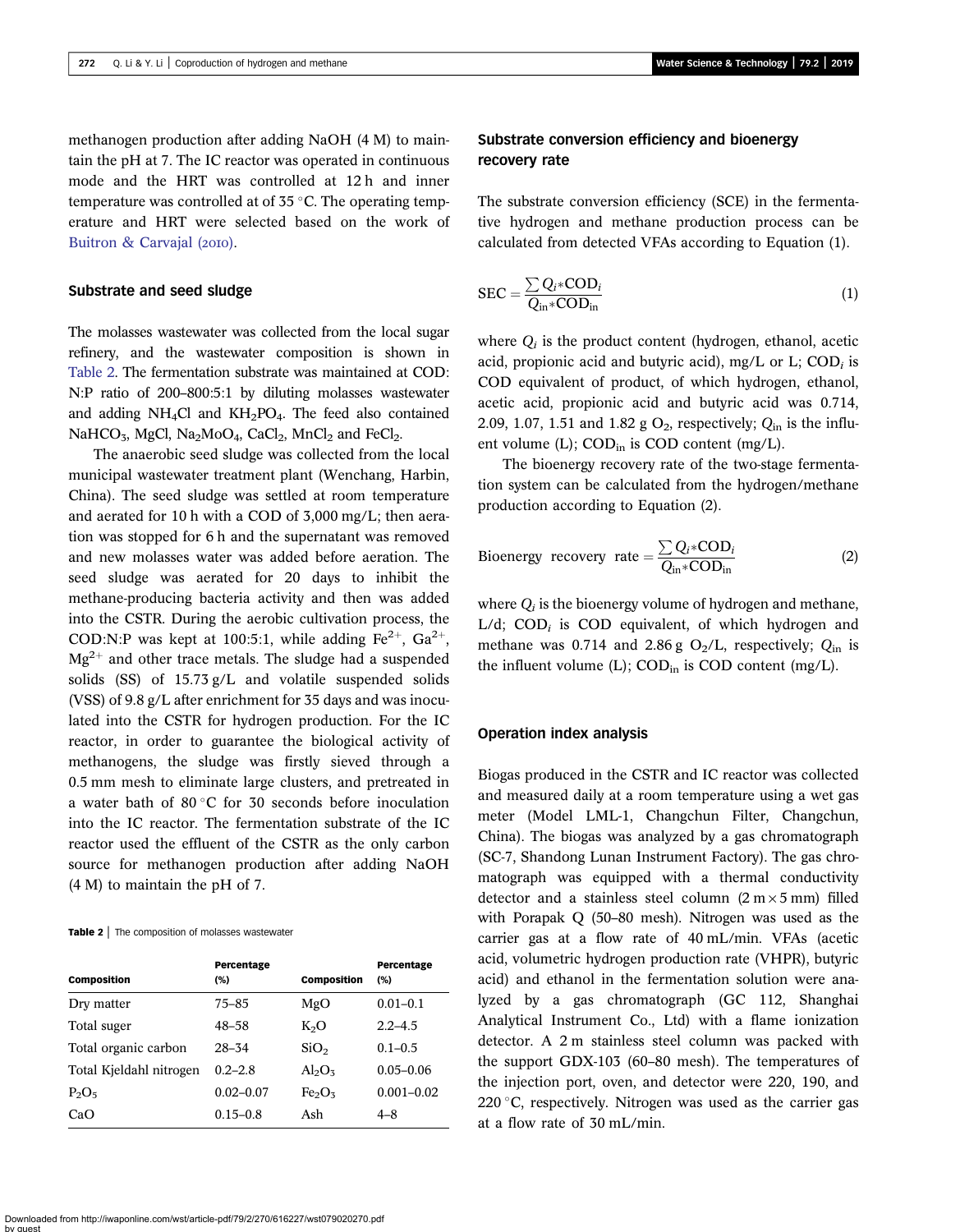The COD, pH, oxidation reduction potential (ORP), SS, VSS and biogas production volume were monitored and measured daily according to standard methods [\(Gilcreas](#page-6-0) ). All the samples obtained from this study were analyzed in triplicate.

### RESULTS AND DISCUSSION

# Coproduction of hydrogen and methane from molasses in CSTR-IC system

### Hydrogen production in the CSTR

Coproduction of hydrogen and methane of the CSTR-IC system was started up at the OLR of  $18 \text{ kg } COD/(m^3 \text{·d})$ using molasses wastewater as the substrate. The time courses of OLR, hydrogen production and hydrogen content are shown in Figure 2. In the CSTR, a maximum VHPR of 2.41 L/(L·d) was obtained at the OLR of 30 kg  $\text{COD/(m}^3 \cdot d)$ , and as the OLR continued rising to 36 kg  $\text{COD/(m}^3 \cdot d)$ , VHPR decreased to 1.38 L/(L·d). This can be explained by the relatively higher OLR of 36 kg COD/ (m<sup>3</sup>·d) causing insufficient time for hydrolysis in the CSTR [\(Wang](#page-7-0) et al. 2013). Moreover, the accumulation of propionic acid under high OLR typically resulted in the failure of hydrogen production of the CSTR. Thus the OLR of  $30 \text{ kg }$  COD/(m<sup>3</sup> $\cdot$ d) can be determined to be the optimum condition for hydrogen production in the first phase of the two-stage anaerobic process. This result was consistent with Han [et al.](#page-6-0) (2012), who obtained the maximum VHPR at the OLR of  $32 \text{ kg } COD/(m^3 \text{ d})$  using molasses as substrate in a single CSTR for hydrogen production. Through the sludge acclimation and HRT control, the CSTR was stabilized as the first-stage of the two-stage anaerobic process, and no methane was detected throughout the experiment, mainly because the pH and HRT were both controlled at extremely low values not suit-able for methanogens to grow ([Antonopoulou](#page-6-0) et al. 2008).

#### Methane production in the IC reactor

The acidification and hydrolysis of organic matter mainly occurred in the CSTR, and ethanol-type fermentation ([Ren](#page-7-0) [et al.](#page-7-0) 1997) provided ideal substrates (ethanol, acetate, butyrate and propionate) for utilization of methanogens. After the hydrolysis phase in the CSTR, the IC reactor had a lower OLR; the average influent OLRs in each stage were 6.093, 7.86, 9.496 and 11.97 kg  $\text{COD/(m}^3 \text{-d})$ , respectively. The volumetric methane production rates (VMPRs) of each stage were linear with influent OLRs of the IC reactor, which were 1.32, 1.74, 2.17 and 2.4  $L/(L \cdot d)$ , respectively (Figure 2). Through all the fermentation progress, the methane content was between 57.32% and 74.51%, and carbon dioxide and sulfur dioxide could also be detected in the fermentation gas.

# Comparison with other two-stage anaerobic digestion processes

There are various reactor combinations in two-stage anaerobic digestion processes ([Table 3](#page-4-0)), in which the VHPR was between  $0.46$  L/(L·d) and  $2.51$  L/(L·d) and the VMPR was between  $0.33$  L/(L·d) and  $5.04$  L/(L·d). That difference was mainly owing to the different substrates, operating OLRs, HRTs control and reactor combinations. To the best of our knowledge, few studies have used the IC reactor in a two-stage anaerobic digestion process. In this experiment, a two-stage CSTR-IC system for the coproduction of hydrogen and methane was successfully established, and moreover, this system was stable and efficient in



Figure 2 | OLR-dependent profile of the CSTR-IC two-stage system. (a) Hydrogen and methane production rate. (b) Hydrogen and methane content.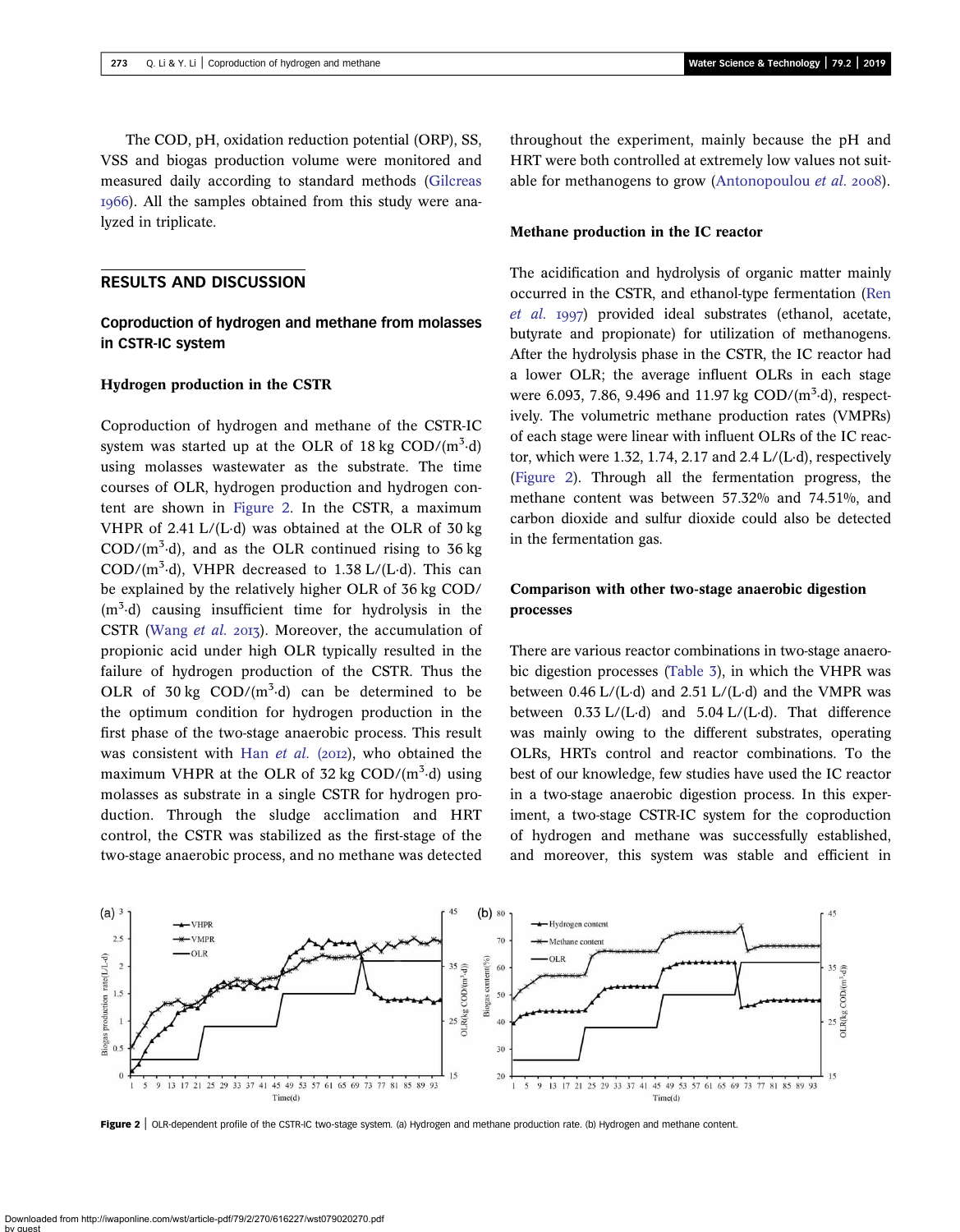|                                                | <b>Acidification</b> | <b>Methanization</b> | <b>Maximum</b><br>VHPR (L/ | <b>Maximum</b><br>VMPR (L/ |                                       |
|------------------------------------------------|----------------------|----------------------|----------------------------|----------------------------|---------------------------------------|
| <b>Substrate</b>                               | reactor (HRT)        | reactor (HRT)        | $(L \cdot d)$              | $(L \cdot d)$              | Reference                             |
| Cheese whey                                    | CSTR(24 h)           | PBR (4.4 d)          | 2.51                       | 5.04                       | Antonopoulou et al. (2008)            |
| Olive pulp                                     | CSTR(7.5 h)          | CSTR(10d)            | 0.46                       | 1.13                       | Koutrouli <i>et al.</i> (2009)        |
| Municipality biowaste                          | CSTR(5 h)            | CSTR(13d)            | 0.85                       | 1.75                       | Cavinato <i>et al.</i> $(20\text{H})$ |
| Mixed wastewater                               | CSTR (0.75 d)        | CSTR(25d)            | 1.72                       | 0.33                       | Dareioti & Kornaros (2014)            |
| Molasses (OLR = 28.8 kg COD/ $(m^3 \cdot d)$ ) | CSTR(5 h)            | UASB (15 h)          | 3.06                       | 2.01                       | Wang <i>et al.</i> $(2013)$           |
| Molasses $(COD = 28 g/L)$                      | PBR(6 h)             | PBR(6d)              | 2.8                        | 1.94                       | Park <i>et al.</i> (2010)             |
| Molasses (OLR = 30 kg COD/ $(m^3 \cdot d)$ )   | CSTR(6 h)            | IC $(12h)$           | 2.41                       | 2.17                       | This study                            |

<span id="page-4-0"></span>**Table 3** Comparison of experimental data of VHPR and VMPR in two-stage anaerobic process

PBR: packed-bed reactor.

fermentating the cost-effective molasses wastewater in contrast with other reactor combination.

The configuration of CSTR-IC in this study had little differ-ence with the configuration of CSTR-UASB [\(Wang](#page-7-0) *et al.* 2013), the main reason is because the CSTR had higher OLR than the methane reactor owing to a relatively shorter HRT and higher influent COD; however, CSTR had a relatively lower OLR capability than the UASB and IC reactors. Han  $et$   $al.$  (2012) obtained the maximum OLR of 36 kg  $\text{COD}/(\text{m}^3 \cdot \text{d})$  using molasses as substrate in a single CSTR for hydrogen production. Shen [et al.](#page-7-0) (2009) stated that their CSTR was overloaded with respect to glucose utilization at an OLR of 30 g COD/ (L·d). In this study, the IC reactor used the effluent of the CSTR as the only carbon source for methanogen production after adding NaOH (4 M) to maintain the pH of 7; the concentration of the CSTR effluent decided the methane performance of IC reactor. Methane performance could improve only when the hydrogen reactor had good performance to supply optimal fermentation substrate.

### CSTR-IC system performance

The CSTR-IC system was operated at  $35^{\circ}$ C, and the pH was not artificially controlled in the CSTR, and the influent pH of the IC reactor was controlled at 7 by adding NaOH

4 M. The overall performance of the CSTR-IC system at steady OLRs is summarized in Table 4.

The COD removal efficiency of the CSTR was between 32% and 36%, because the organic substances produced (VFAs and ethanol) from the acidification and hydrolysis of organics remained in the effluents and methane production had not occurred (Ueno [et al.](#page-7-0)  $2007$ ). The COD removal mainly occurred in the methane production process, and it could be greater than 68% during the twostage operation. In this experiment the total COD removal efficiency of the CSTR-IC system was over 78%, and improve a maximum COD removal efficiency of 87.51% was obtained at the OLR of 36 kg  $\text{COD}/(\text{m}^3 \cdot \text{d})$ .

According to the hydrogen production theory, fermentation type in an acidification reactor is very sensitive to the pH changes in anaerobic system; the butyrate-type, propionatetype and ethanol-type are favored by the pH of 4.8–5.2 or 5.8–6.5, 5.5 and 4.0–5.0, respectively [\(Zheng](#page-7-0) *et al.* 2015). In this study, the pH remained approximately stable in both the CSTR and IC reactor; the pH of the CSTR was stable between 4.31 and 4.62, which was a desirable pH range for both ethanol-type fermentation and hydrogen production (Ren *[et al.](#page-7-0)* 1997). The desirable pH for methane production is approximately 7 ([Kongjan](#page-6-0) *et al.*  $20\pi$ ). In this study, the effluent of the CSTR was firstly supplemented with NaOH to

|  | Table 4   Process performances of the CSTR-IC two-stage system |
|--|----------------------------------------------------------------|
|--|----------------------------------------------------------------|

|                           | $\mathsf{COD}_{\mathsf{in}}$ (mg/L) |       |             | <b>COD removal efficiency (%)</b> |                | pH          |      | ORP (mV)    |        |
|---------------------------|-------------------------------------|-------|-------------|-----------------------------------|----------------|-------------|------|-------------|--------|
| OLR ( $kg$ COD/( $m3$ ·d) | <b>CSTR</b>                         | IC.   | <b>CSTR</b> | IC                                | <b>CSTR-IC</b> | <b>CSTR</b> | IC   | <b>CSTR</b> | IC     |
| 18                        | 4.500                               | 3.020 | 32.31       | 68.26                             | 78.47          | 4.62        | 6.94 | $-435$      | $-645$ |
| 24                        | 6.000                               | 3.930 | 34.53       | 73.44                             | 82.58          | 4.54        | 7.38 | $-421$      | $-652$ |
| 30                        | 7.500                               | 4.740 | 36.72       | 78.37                             | 86.26          | 4.38        | 7.21 | $-437$      | $-637$ |
| 36                        | 9,000                               | 5.985 | 33.59       | 80.21                             | 87.51          | 4.31        | 7.15 | $-442$      | $-649$ |
|                           |                                     |       |             |                                   |                |             |      |             |        |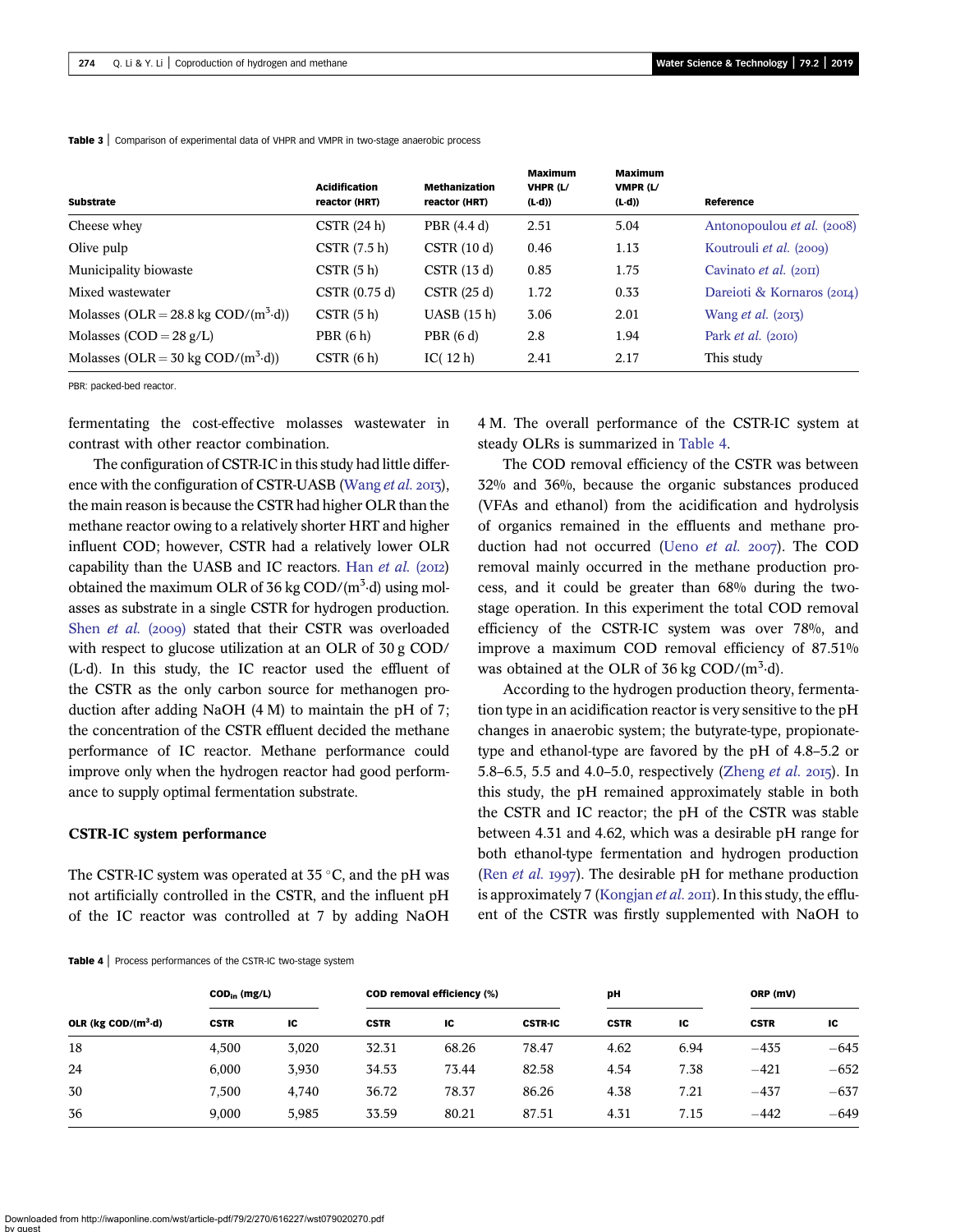|                                   | TVFA (mg/L) |        | Ethanol (mg/L) |          | Acetate (mg/L) |             | Propionate (mg/L) |            | Butyrate (mg/L) |       |                |             |       |                |
|-----------------------------------|-------------|--------|----------------|----------|----------------|-------------|-------------------|------------|-----------------|-------|----------------|-------------|-------|----------------|
| OLR ( $kg$ COD/ $(m^3 \cdot d)$ ) | <b>CSTR</b> | IC     | <b>CSTR</b>    | IC       | <b>SCE (%)</b> | <b>CSTR</b> | ıc                | <b>SCE</b> | <b>CSTR</b>     | ıc    | <b>SCE (%)</b> | <b>CSTR</b> | ΙC    | <b>SCE (%)</b> |
| 18                                | 1.360.74    | 130.15 | 552.05 0       |          | 100            | 441.02      | 38.59             | 90.31      | 152.41          | 55.67 | 63.47          | 215.17      | 30.46 | 83.47          |
| 24                                | 1.487.72    | 140.51 | 602.27         | $\theta$ | 100            | 484.61      | 42.40             | 91.25      | 159.12 64.52    |       | 59.38          | 241.15      | 35.74 | 85.75          |
| 30                                | 1.586.12    | 152.08 | 635.14         | - 0      | 100            | 520.17      | 45.51             | 93.95      | 176.85          | 65.88 | 62.74          | 254.42      | 42.18 | 84.37          |
| 36                                | 1.302.45    | 97.49  | 419.45         | -0       | 100            | 341.18      | 19.85             | 93.73      | 112.37          | 53.96 | 62.17          | 159.45      | 20.16 | 86.14          |

Table 5 | Concentration of VFAs and ethanol and SCE of the CSTR-IC two-stage system

neutralize the pH to 7 and then fed into the IC reactor, and the inner pH of the IC reactor was between 6.94 and 7.38, which was a desirable pH for the methanogens. The ORPs in the CSTR and the IC reactor were approximately stable at  $-430$  and  $-645$  mV, respectively.

#### Substrate conversion efficiency

During the progress of fermentation molasses, various kinds of SMP are generated along with the hydrogen production, and the main SMP were found to be ethanol, acetate, butyrate and propionate ([Puyol](#page-7-0) et al. 2017). Syntrophic propionate-oxidizing bacteria and syntrophic butyrate-oxidizing bacteria in a methane production reactor oxidized propionate acid and butyric acid into acetate, and synthesized ATP through sub-strate level phosphorylation [\(Kato & Watanabe](#page-6-0) 2010), and methanogens use acetate to produce methane. The SCE of short-chain fatty acids in a methane production reactor determines the total bioenergy recovery rate.

The CSTR in this experiment was controlled at the HRT of 6 h and the fermentation type was kept stable at ethanol-type fermentation (Ren  $et$  al. 1997) under various OLRs, and the main end products were ethanol, acetate, butyrate, and propionate. The concentration of SMP and the SCE of the CSTR-IC system at each steady OLR are summarized in Table 5. As can be seen, the variation of OLRs had little effect on the SCE, and the average SCE was ethanol  $(100\%)$  > acetate  $(92.37\%)$  > butyrate  $(85.87\%)$  > propionate  $(62.04\%)$ . These end products of ethanol-type fermentation can be used as appropriate substrates for methane production, and according to the equilibrium of the NADH/NAD<sup>+</sup> ratio inside the fermentation microorganism (Han  $et$  al. 2015), the ethanol-type pathway was a more energy-efficient metabolic pathway than the butyrate-type or propionate-type pathway [\(Zhang](#page-7-0)  $et al. 2017$ ).

#### Bioenergy recovery

Hydrogen and methane were simultaneously produced from the CSTR-IC two-stage system under various OLRs (18, 24,

30, 36 kg  $\text{COD}/(\text{m}^3 \cdot d)$  in this study. The bioenergy recovery rate was estimated in terms of the hydrogen COD equivalent  $(0.71 \text{ g } O_2/L)$  and methane COD equivalents  $(2.86 \text{ g } O_2/L)$ . The OLR-dependent bioenergy recovery from the CSTR-IC system at each steady state is summarized in Table 6. The bioenergy recovery rate of the CSTR-IC system was between 59.98% and 71.06%, and the maximum bioenergy recovery of 71.06% was obtained at the OLR of 30 kg  $\text{COD/(m}^3 \cdot d)$ .

[Cheng](#page-6-0) et al. (2012) obtained the total energy recovery of 67.1% by coproduction of hydrogen and methane with a CSTR-UASB two-stage anaerobic digestion of cornstalk. Corona & Razo-Flores  $(2018)$  obtained the total energy recovery of 56% by coproduction of hydrogen and methane with a CSTR-UASB two-stage anaerobic digestion of agave bagasse, compared to one-stage hydrogen production of 8.2%. In the CSTR-IC two-stage system, more than 80% of the total energy came from methane, and hydrogen had a much lower energy recovery rate than methane; this can be owing to the lower heating value per volume ([Tahti](#page-7-0) [et al.](#page-7-0) 2013) and the relative lower production rate.

### **CONCLUSION**

Hydrogen and methane were simultaneously produced from molasses wastewater by the two-stage system composed of a CSTR and an IC reactor in this study. The HRT of 6 h for hydrogen and HRT of 12 h for methane production with

Table 6 | Bioenergy recovery from the CSTR-IC two-stage system

|                                                       | COD (g/L) |                |                 |               |                                   |  |  |  |  |
|-------------------------------------------------------|-----------|----------------|-----------------|---------------|-----------------------------------|--|--|--|--|
| <b>OLR</b><br>$(kg \text{ COD}/(m^3 \cdot d)$ CSTR IC |           |                | Hydrogen (L/d)  | Methane (L/d) | <b>Bioenergy</b><br>recovery rate |  |  |  |  |
| 18                                                    |           | 4.50 3.02 7.21 |                 | 11.23         | 67.11%                            |  |  |  |  |
| 24                                                    | 6.00      | 3.93 9.92      |                 | 14.85         | 68.27%                            |  |  |  |  |
| 30                                                    |           |                | 7.50 4.74 14.45 | 18.47         | 71.06%                            |  |  |  |  |
| 36                                                    | 9.00      | 5.98 8.34      |                 | 20.41         | 59.98%                            |  |  |  |  |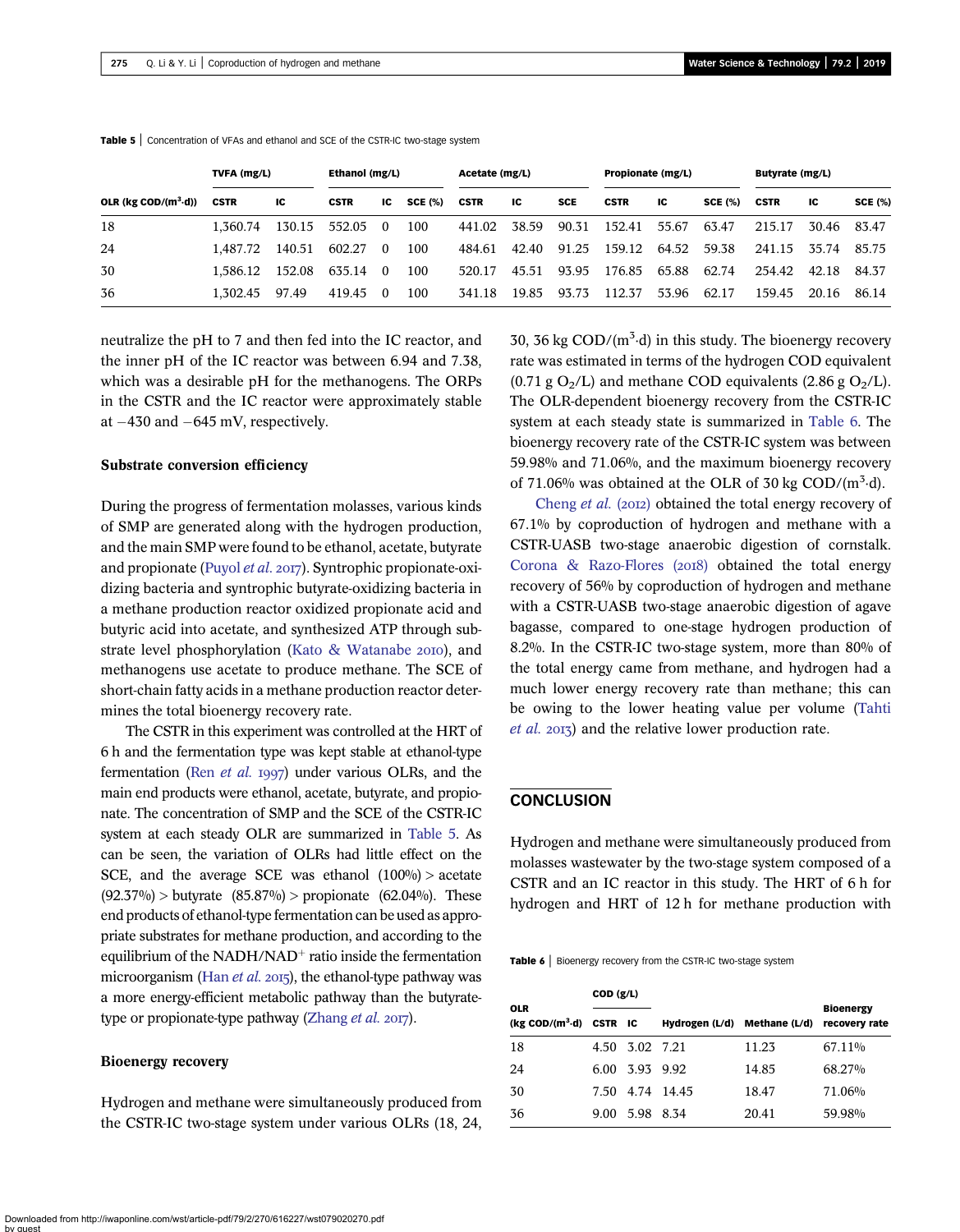<span id="page-6-0"></span>the OLR of 30 kg  $\text{COD}/(\text{m}^3 \cdot \text{d})$  can be employed as the optimum condition in the two-stage system. Through the continuous two-stage process for hydrogen and methane production, a maximum of 71.06% of the energy of the molasses wastewater was converted to the biogas. This study provides suitable operational conditions for industrial application of the continuous two-stage sequential process to maximize energy recovery from molasses wastewater.

### ACKNOWLEDGEMENTS

This project was funded by the Fundamental Research Funds for the Central Universities (2572015AA17).

### **REFERENCES**

- Antonopoulou, G., Stamatelatou, K., Venetsaneas, N., Kornaros, M. & Lyberatos, G. 2008 [Biohydrogen and methane](http://dx.doi.org/10.1021/ie071622x) [production from cheese whey in a two-stage anaerobic](http://dx.doi.org/10.1021/ie071622x) [process](http://dx.doi.org/10.1021/ie071622x). Industrial Engineering & Chemistry Research 47, 5227–5233.
- Aydin, S., Ince, B. & Ince, O. 2015 [Application of real-time PCR to](http://dx.doi.org/10.1016/j.watres.2015.02.043) [determination of combined effect of antibiotics on bacteria,](http://dx.doi.org/10.1016/j.watres.2015.02.043) [methanogenic archaea, archaea in anaerobic sequencing](http://dx.doi.org/10.1016/j.watres.2015.02.043) [batch reactors.](http://dx.doi.org/10.1016/j.watres.2015.02.043) Water Research 76, 88–98.
- Buitron, G. & Carvajal, C. 2010 [Biohydrogen production from](http://dx.doi.org/10.1016/j.biortech.2010.06.127) [tequila vinasses in an anaerobic sequencing batch reactor:](http://dx.doi.org/10.1016/j.biortech.2010.06.127) [effect of initial substrate concentration, temperature and](http://dx.doi.org/10.1016/j.biortech.2010.06.127) [hydraulic retention time.](http://dx.doi.org/10.1016/j.biortech.2010.06.127) Bioresource Technology 101, 9071–9077.
- Cavinato, C., Bolzonella, D., Fatone, F., Cecchi, F. & Pavan, P. [Optimization of two-phase thermophilic anaerobic digestion](http://dx.doi.org/10.1016/j.biortech.2011.03.084) [of biowaste for hydrogen and methane production through](http://dx.doi.org/10.1016/j.biortech.2011.03.084) [reject water recirculation](http://dx.doi.org/10.1016/j.biortech.2011.03.084). Bioresource Technology 102, 8605–8611.
- Cheng, X. Y., Li, Q. & Liu, C. Z. 2012 [Coproduction of hydrogen](http://dx.doi.org/10.1016/j.biortech.2012.03.038) [and methane via anaerobic fermentation of cornstalk waste](http://dx.doi.org/10.1016/j.biortech.2012.03.038) [in continuous stirred tank reactor integrated with up-flow](http://dx.doi.org/10.1016/j.biortech.2012.03.038) [anaerobic sludge bed.](http://dx.doi.org/10.1016/j.biortech.2012.03.038) Bioresource Technology 114, 327–333.
- Corona, V. M. & Razo-Flores, E. 2018 [Continuous hydrogen and](http://dx.doi.org/10.1016/j.biortech.2017.10.032) [methane production from A](http://dx.doi.org/10.1016/j.biortech.2017.10.032)gave tequilana bagasse [hydrolysate by sequential process to maximize energy](http://dx.doi.org/10.1016/j.biortech.2017.10.032) [recovery efficiency.](http://dx.doi.org/10.1016/j.biortech.2017.10.032) Bioresource Technology 249, 334–341.
- Dareioti, M. A. & Kornaros, M. 2014 [Effect of hydraulic retention](http://dx.doi.org/10.1016/j.biortech.2014.06.045) [time \(HRT\) on the anaerobic co-digestion of agro-industrial](http://dx.doi.org/10.1016/j.biortech.2014.06.045) [wastes in a two-stage CSTR system.](http://dx.doi.org/10.1016/j.biortech.2014.06.045) Bioresource Technology 167, 407–415.
- Deng, L. W., Zheng, P. & Chen, Z. A. 2006 [Anaerobic digestion](http://dx.doi.org/10.1016/j.procbio.2005.10.022) [and post-treatment of swine wastewater using IC-SBR](http://dx.doi.org/10.1016/j.procbio.2005.10.022) [process with bypass of raw wastewater.](http://dx.doi.org/10.1016/j.procbio.2005.10.022) Process Biochemistry 41, 965–969.
- Fayaz, H., Saidur, R., Razali, N., Anuar, F. S., Saleman, A. R. & Islam, M. R. 2012 [An overview of hydrogen as a vehicle fuel](http://dx.doi.org/10.1016/j.rser.2012.06.012). Renewable and Sustainable Energy Reviews 16, 5511–5528.
- Gilcreas, F. W. 1966 [Standard methods for the examination of](http://dx.doi.org/10.2105/AJPH.56.3.387) [water and waste water.](http://dx.doi.org/10.2105/AJPH.56.3.387) American Journal of Public Health and the Nation's Health 56, 387–388.
- Han, W., Chen, H., Jiao, A., Wang, Z., Li, Y. & Ren, N. [Biological fermentative hydrogen and ethanol production](http://dx.doi.org/10.1016/j.ijhydene.2011.04.048) [using continuous stirred tank reactor](http://dx.doi.org/10.1016/j.ijhydene.2011.04.048). International Journal of Hydrogen Energy 37, 843–847.
- Han, W., Liu, D. N., Shi, Y. W., Tang, J. H., Li, Y. F. & Ren, N. Q. 2015 [Biohydrogen production from food waste hydrolysate](http://dx.doi.org/10.1016/j.biortech.2014.12.067) [using continuous mixed immobilized sludge reactors.](http://dx.doi.org/10.1016/j.biortech.2014.12.067) Bioresource Technology 180, 54–58.
- Holladay, J. D., Hu, J., King, D. L. & Wang, Y. 2009 [An overview](http://dx.doi.org/10.1016/j.cattod.2008.08.039) [of hydrogen production technologies.](http://dx.doi.org/10.1016/j.cattod.2008.08.039) Catalysis Today 139, 244–260.
- Isa, Z., Grusenmeyer, S. & Verstraete, W. 1986 Sulfate reduction relative to methane production in high-rate anaerobic digestion: technical aspects. Applied and Environmental Microbiology 51, 572–579.
- Kassam, Z. A., Yerushalmi, L. & Guiot, S. R. 2003 [A market study](http://dx.doi.org/10.1023/A:1022807416773) [on the anaerobic wastewater treatment systems.](http://dx.doi.org/10.1023/A:1022807416773) Water Air & Soil Pollution 143, 179–192.
- Kato, S. & Watanabe, K. 2010 [Ecological and evolutionary](http://dx.doi.org/10.1264/jsme2.ME10122) [interactions in syntrophic methanogenic consortia.](http://dx.doi.org/10.1264/jsme2.ME10122) Microbes and Environments 25, 145–151.
- Khemkhao, M., Techkarnjanaruk, S. & Phalakornkule, C. [Effect of chitosan on reactor performance and population of](http://dx.doi.org/10.1016/j.biombioe.2016.01.002) [specific methanogens in a modified CSTR treating raw](http://dx.doi.org/10.1016/j.biombioe.2016.01.002) [POME](http://dx.doi.org/10.1016/j.biombioe.2016.01.002). Biomass and Bioenergy 86, 11–20.
- Kongjan, P., O-Thong, S. & Angelidaki, I. 2011 [Performance and](http://dx.doi.org/10.1016/j.biortech.2010.12.009) [microbial community analysis of two-stage process with](http://dx.doi.org/10.1016/j.biortech.2010.12.009) [extreme thermophilic hydrogen and thermophilic methane](http://dx.doi.org/10.1016/j.biortech.2010.12.009) [production from hydrolysate in UASB reactors.](http://dx.doi.org/10.1016/j.biortech.2010.12.009) Bioresource Technology 102, 4028–4035.
- Koutrouli, E. C., Kalfas, H., Gavala, H. N., Skiadas, I. V., Stamatelatou, K. & Lyberatos, G. 2009 [Hydrogen and](http://dx.doi.org/10.1016/j.biortech.2009.01.037) [methane production through two-stage mesophilic](http://dx.doi.org/10.1016/j.biortech.2009.01.037) [anaerobic digestion of olive pulp](http://dx.doi.org/10.1016/j.biortech.2009.01.037). Bioresource Technology 100, 3718–3723.
- Lindner, J., Zielonka, S., Oechsner, H. & Lemmer, A. 2016 [Is](http://dx.doi.org/10.1016/j.biortech.2015.10.052) [the continuous two-stage anaerobic digestion process well](http://dx.doi.org/10.1016/j.biortech.2015.10.052) [suited for all substrates?](http://dx.doi.org/10.1016/j.biortech.2015.10.052) Bioresource Technology 200, 470–476.
- Luo, G., Li, J., Li, Y., Wang, Z., Li, W. T. & Li, A. M. [Performance, kinetics behaviors and microbial community of](http://dx.doi.org/10.1016/j.biortech.2016.10.023) [internal circulation anaerobic reactor treating wastewater](http://dx.doi.org/10.1016/j.biortech.2016.10.023) [with high organic loading rate: role of external hydraulic](http://dx.doi.org/10.1016/j.biortech.2016.10.023) [circulation](http://dx.doi.org/10.1016/j.biortech.2016.10.023). Bioresource Technology 222, 470–477.
- Nualsri, C., Reungsang, A. & Plangklang, P. 2016 [Biochemical](http://dx.doi.org/10.1016/j.indcrop.2015.12.002) [hydrogen and methane potential of sugarcane syrup using a](http://dx.doi.org/10.1016/j.indcrop.2015.12.002) [two-stage anaerobic fermentation process](http://dx.doi.org/10.1016/j.indcrop.2015.12.002). Industrial Crops and Products 82, 88–99.
- Park, M. J., Jo, J. H., Park, D., Lee, D. S. & Park, J. M. [Comprehensive study on a two-stage anaerobic digestion](http://dx.doi.org/10.1016/j.ijhydene.2010.03.135) [process for the sequential production of hydrogen and](http://dx.doi.org/10.1016/j.ijhydene.2010.03.135)